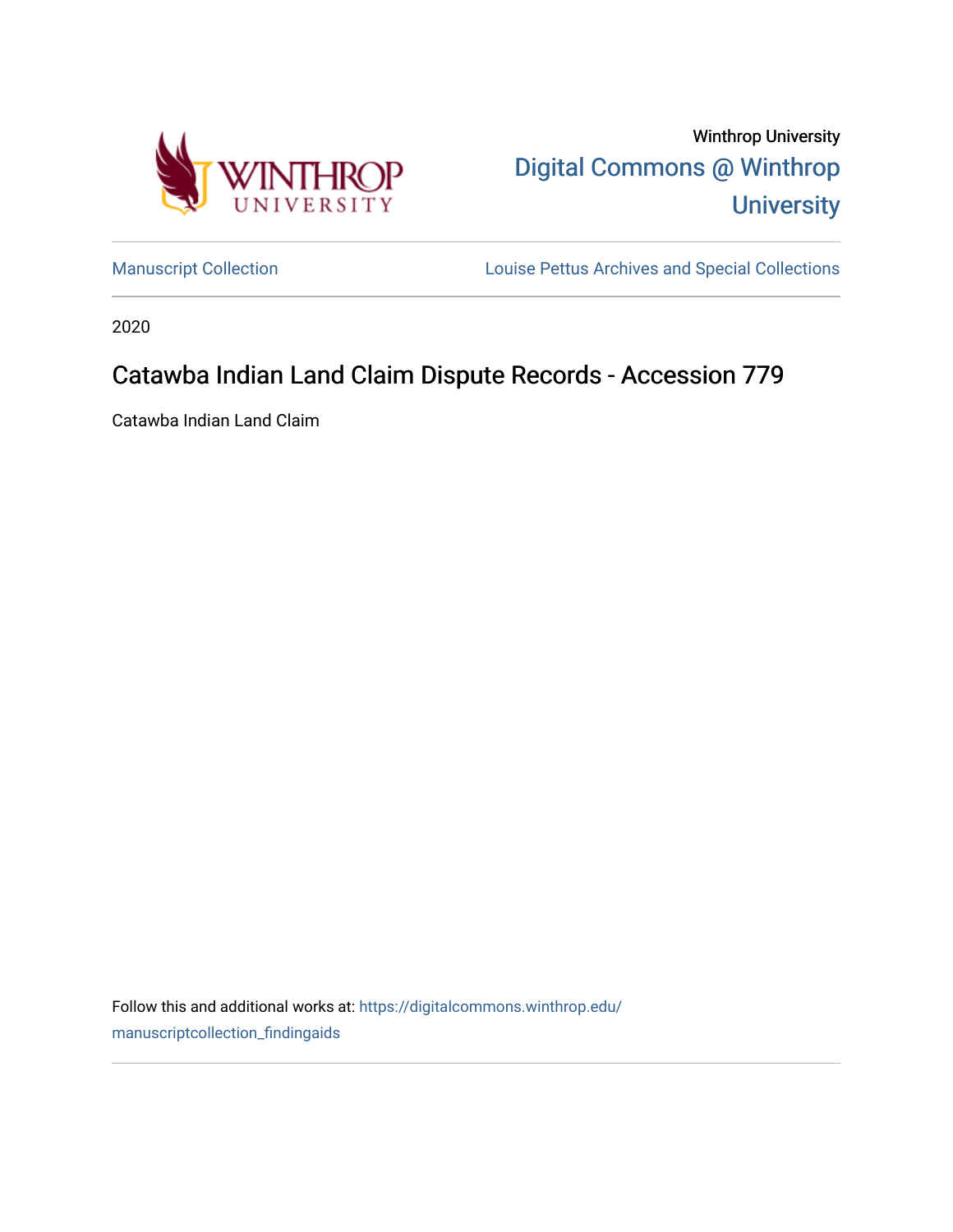### **WINTHROP UNIVERSITY LOUISE PETTUS ARCHIVES & SPECIAL COLLECTIONS**

# **MANUSCRIPT COLLECTION**

# **ACCESSION 779**

### **CATAWBA INDIAN LAND CLAIM DISPUTE RECORDS**

1974-1990, nd

4 Boxes, 18 Folders, & 1 Bound Volume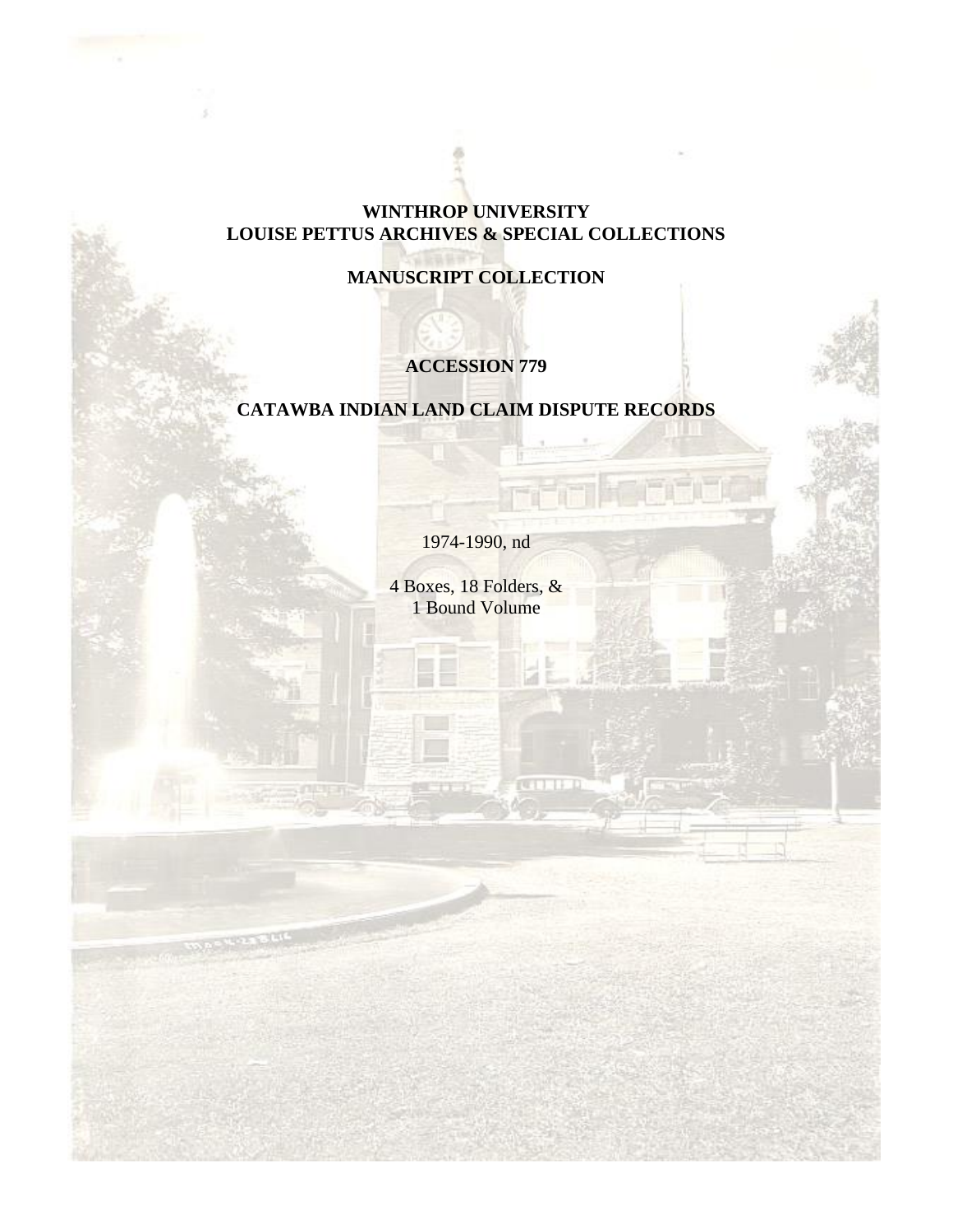#### **WINTHROP UNIVERSITY LOUISE PETTUS ARCHIVES & SPECIAL COLLECTIONS**

#### **MANUSCRIPT COLLECTION**

ADDITIONS: **\_841\_**, \_\_\_, \_\_\_ DATE: \_February 20, 2020\_

ACC. NO.: **779 PROCESSED BY: Drew Russell, Student Intern** NO. OF SECTIONS: \_2\_

#### **CATAWBA INDIAN LAND CLAIM DISPUTE RECORDS**

**I**

Provenance: Unknown

Linear feet of shelf space occupied: 1.00 Approximate number of pieces: 2000

Restrictions: Open to researchers under the rules and regulations of the Louise Pettus Archives & Special Collections at Winthrop University.

Literary Rights: For information concerning literary rights please contact the Louise Pettus Archives & Special Collections at Winthrop University.

Scope and Content Note: **The Catawba Indian Land Claim Records consist of newspaper articles, magazine articles, court cases and decisions, legislation, and other records related to the Catawba Indian Nation's Land Claim that went to the Supreme Court in 1986. S***outh Carolina v. Catawba Indian Tribe, Inc.***, 476 U.S. 498 was an important case regarding aboriginal title in the United States. A settlement was eventually reached where the Catawba Indian Nation's aboriginal title was revoked in exchange for \$50,000,000 in 1993. This collection would prove invaluable to anyone researching the Catawba Indian Nation, its history, and relation to local history.**